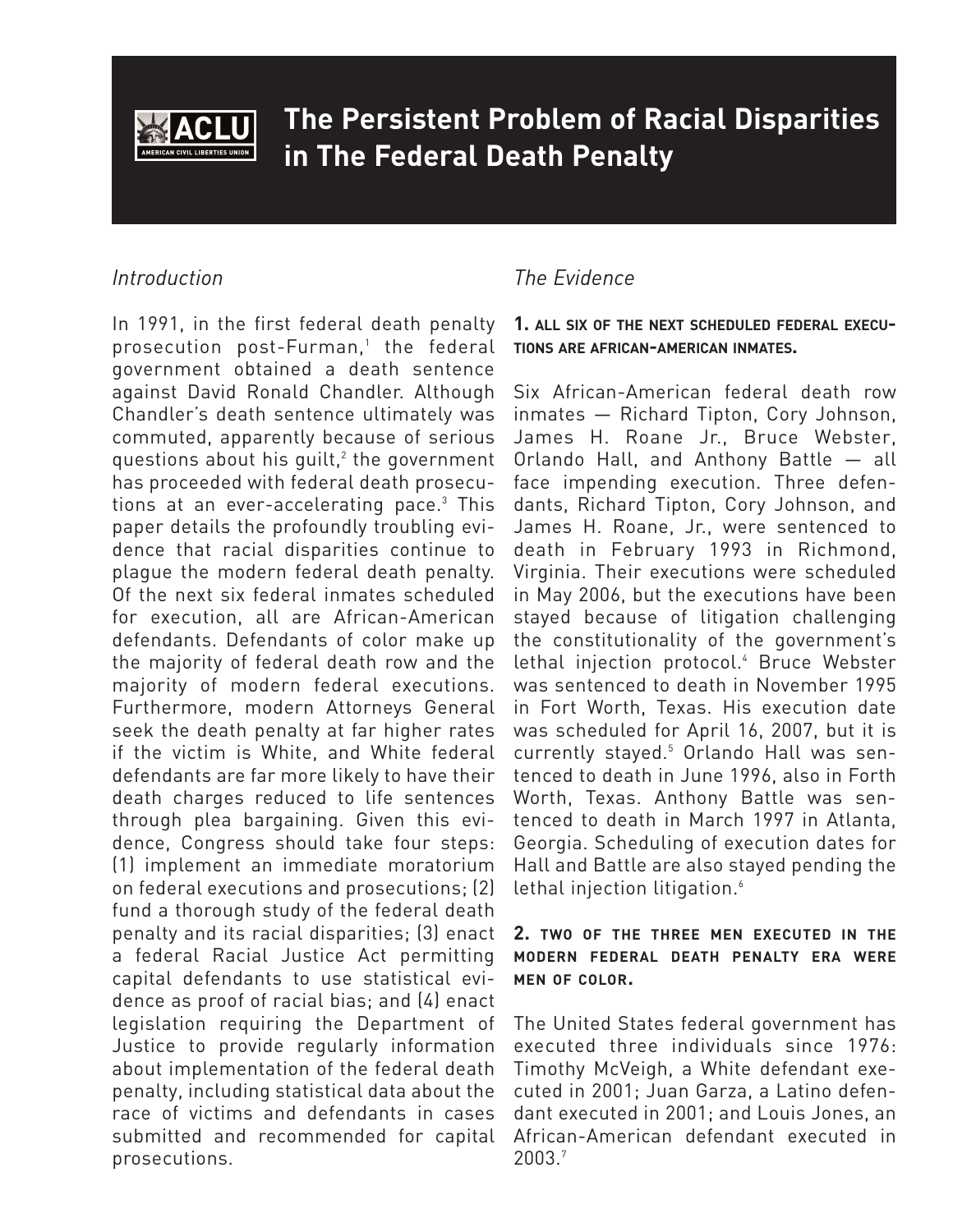**3. THE DEATH PENALTY HAS BEEN REDUCED TO LIFE SENTENCES THROUGH PLEA BARGAINS FOR WHITE DEFENDANTS AT ALMOST TWICE THE RATE AS FOR DEFENDANTS OF COLOR.**

A 2000 U.S. Department of Justice study of the federal death penalty found that a far greater percentage of White defendants were able to avoid the death penalty through plea bargains than Black defendants or Hispanic defendants.<sup>8</sup> According to the study, 48% of White defendants received a sentence less than death through plea bargains while only 25% of Black defendants and 28% of Hispanic defendants pled to life sentences. Rory Little, a former federal prosecutor and member of the Department of Justice Capital Case Review Committee,<sup>9</sup> attributed these "racially disparate capital punishment statistics" to the exercise of federal prosecutorial discretion and "the exercise of leniency."10

A follow-up report in 2001 by the Department of Justice nonetheless asserted that it is "unwarranted" to suspect racial discrimination played a role in generating these sharp racial disparities in plea-bargaining because "it takes two to make a plea agreement."<sup>11</sup> The clear implication of this statement is that Black and Hispanic defendants have rejected plea offers at a greater rate than White defendants. The Department of Justice, however, did not come forth with any evidence in either its initial 2000 report or its follow-up 2001 report showing that Black and Hispanic defendants have been offered life pleas at the same rate as White defendants, but have rejected them at a greater rate.<sup>12</sup> Thus, there is no reason to believe that the "racially disparate capital punishment statistics" regarding plea bargains is the result of Black and Hispanic defendants rejecting plea bargains at a greater rate than White defendants.

**4. U.S. ATTORNEYS GENERAL HAVE BEEN FAR MORE LIKELY TO SEEK THE DEATH PENALTY IN CASES INVOLV-ING WHITE VICTIMS, AND THE PROBLEM IS GETTING WORSE.**

Like the overwhelming majority of state death penalty systems, $13$  there is strong evidence that the federal death penalty discriminates on the basis of the race of the victim, with the U.S. Attorney General far more likely to seek a death sentence in White victim cases than in cases with victims of color. Federal regulations require that United States Attorneys submit for the Attorney General's review all cases indicted for federal crimes that could qualify for the federal death penalty.<sup>14</sup> The Attorney General then  $authorizes<sup>15</sup>$  death penalty prosecutions in cases from this group of death-eligible cases.16 Data about authorization rates is available for Attorneys General Reno, Ashcroft, and Gonzales. Each was substantially more likely to seek the death penalty in White victim cases, defined as a case with one or more White victims.17

Attorney General Reno authorized the death penalty in one out of every five cases if no victim was White, but she authorized the death penalty in more than one out of every three cases if at least one victim was White.18 In other words, a federal defendant's odds of facing the death penalty went from one out of five to one out of three if a victim was White.<sup>19</sup> Attorney General Ashcroft also authorized the death penalty in a greater percentage of cases with White victims than victims of color. He authorized the Department of Justice to seek the death penalty in roughly the same proportions as Attorney General Reno.<sup>20</sup>

The statistics from Attorney General Gonzales are even more troubling. To date, he has authorized the death penalty in only one out of every six cases with no White victim, but almost one out of every two cases with a White victim.<sup>21</sup>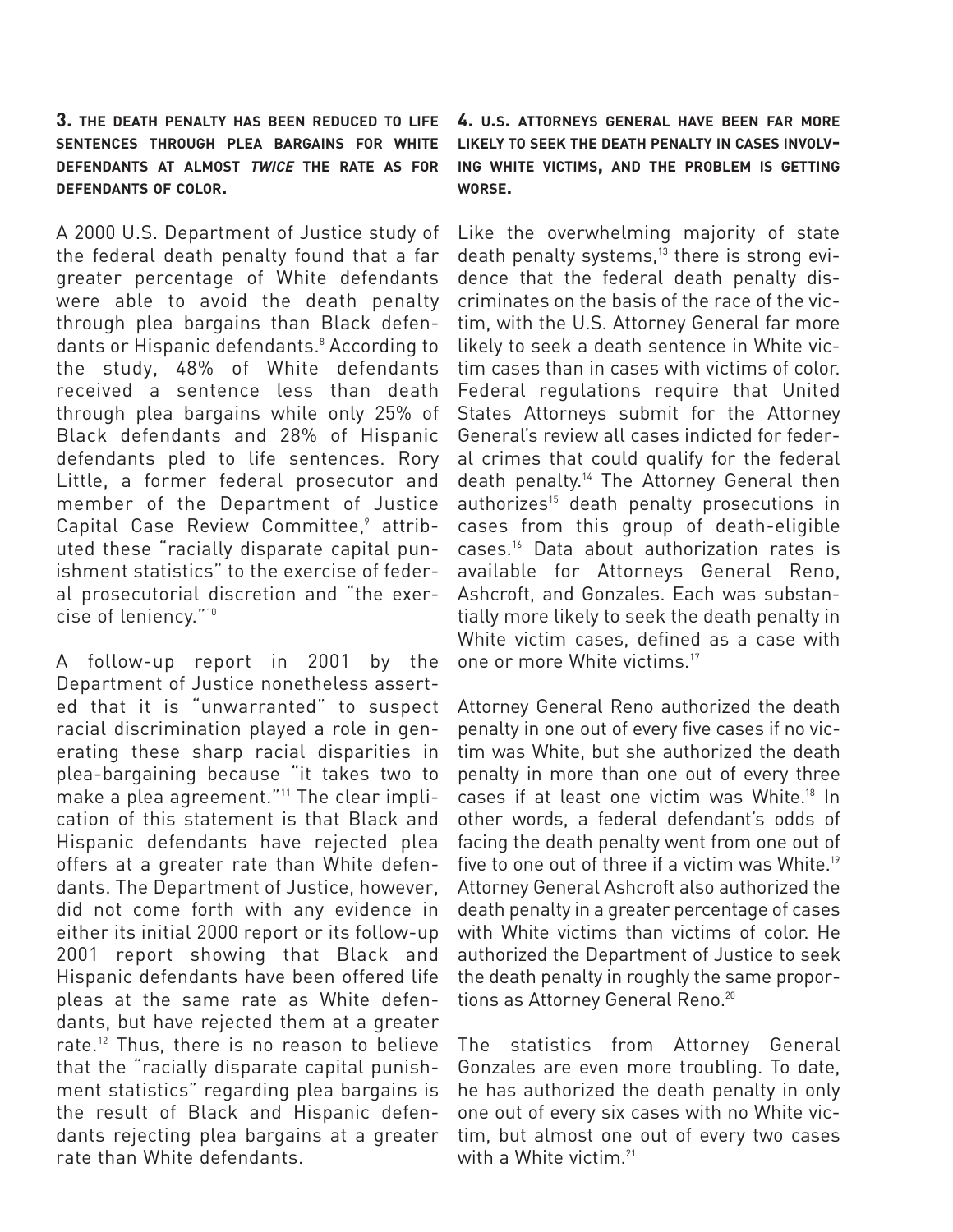Across all three Attorneys General, the AG death penalty seek rate was 35% (146/416) in White victim cases, compared with 19%  $(212/1090)$  in all other cases.<sup>22</sup> This represents a statistically significant 16-percentage point disparity between the two rates. It means that the risk of a death penalty authorization is 1.8 times higher (35%/19%) in White victim cases than in other cases. It also means that the risk of a death penalty authorization is 84% higher (16/19) in White victim cases than in other cases.

By continuing to authorize the death penalty disproportionately for cases with White victims, the federal government is sending the intolerable message that it values the life of a White person more than the life of a person of color.

#### **5. THE MAJORITY OF DEFENDANTS SENTENCED TO DEATH IN THE MODERN ERA OF THE FEDERAL DEATH PENALTY ARE PERSONS OF COLOR.**

As noted above, fifty-four individuals<sup>23</sup> have been sentenced to death in the modern federal death penalty era: of these, thirtythree defendants  $-$  more than half<sup>24</sup>  $-$  are persons of color. Twenty-seven African-American defendants, twenty-one White defendants, five Latino defendants and one Native American defendant have been sentenced to death under the federal death penalty laws.25 These percentages reflect larger disparities than those observed on many state death rows.<sup>26</sup> Furthermore, the disparities also represent a significant shift from the pre-Furman death penalty era. Before Furman, the federal government executed thirty-four individuals between August 17, 1927, and March 15, 1963.27 Of those executed, twenty-eight were White, two were Native American and three were African-American.28 While these disparities alone do not prove bias in the federal system, they raise serious questions about it.

## *Recommendations*

This evidence of racial disparities in the implementation of the federal death penalty fundamentally challenges its legitimacy and requires immediate action. First, Congress should implement a moratorium on federal death penalty prosecutions and executions. A moratorium is necessary until it is clear that the federal death penalty can be implemented without racial bias. Second, Congress should fund a federal study to examine racial disparities and the implementation of the federal death penalty. The study should examine, among other issues, why cases are selected for the death penalty and why cases are selected for federal prosecution instead of state prosecution.<sup>29</sup>

Third, Congress should enact a federal Racial Justice Act, similar to the statute adopted by the State of Kentucky.<sup>30</sup> This legislation would allow capital defendants to use statistical evidence as proof of racial bias.<sup>31</sup> Under current federal law, although an employee can use statistical evidence in civil rights litigation as evidence of discrimination, a capital defendant cannot challenge his capital charge, conviction or death sentence with persuasive statistical proof of racial bias.32 The Racial Justice Act is necessary to ensure that the question of life or death for federal defendants does not turn on the race of the defendant or the victim.

Fourth, Congress should enact reporting legislation that would require the Department of Justice to provide annually information about the implementation of the federal death penalty. This information should include statistical data relevant to studying racial disparities, including: (1) for each United States Attorney's office, the number of homicide cases reviewed by the office, broken down by race of defendant and race of victim, the number of cases indicted with capital-eligible crimes by race of defen-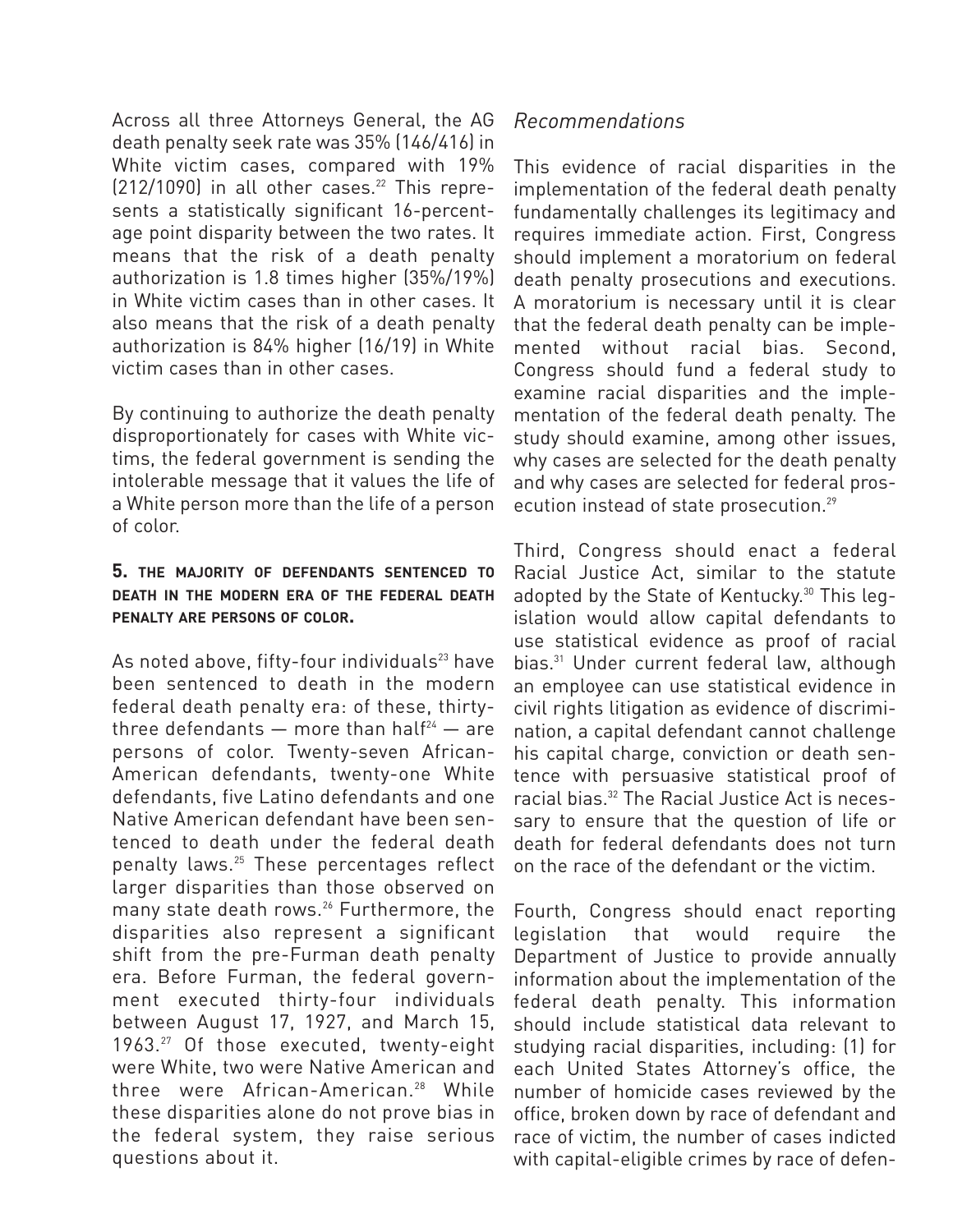dant and race of victim, and the number of cases submitted to the Attorney General's Review Committee on Capital Cases by race of defendant and race of victim; (2) information about cases approved and rejected by the Attorney General for capital prosecution, broken down by race of defendant and race of victim; and (3) information about plea bargaining, including the numbers of plea offers extended and entered, by race of defendant

and race of victim. The reporting legislation should also require the Department of Justice to provide financial information, including the cost of prosecuting federal capital and non-capital homicide cases. Transparency about the implementation of the federal death penalty is a critical step towards ensuring that the death penalty is not administered in an arbitrary or discriminatory manner.

#### **APPENDIX A** All Federal Defendants Sentenced to Death in the Modern Death Penalty Era (Post-*Furman*)

| Agofsky<br>Shannon<br>W<br>2004<br><b>Billie</b><br>$\mathsf B$<br>1998<br>Allen<br>B<br>1998<br>Barnette<br>Aquilia<br>W<br>2005<br><b>Barrett</b><br>Kenneth<br>W<br>2004<br>Basham<br><b>Branden</b><br>1997<br><b>Battle</b><br>Anthony<br>B<br>$\overline{B}$<br>2000<br>Bernard<br><b>Brandon</b><br>$\sf B$<br>Bolden<br>2006<br>Robert<br>B<br>2004<br>Alfred<br>Bourgeois<br>B<br>Meier<br>2003<br><b>Brown</b><br>2007<br>Carlos<br>L<br>Caro<br>Odell<br>B<br>2004<br>Corley<br>B<br>Davis<br>1996<br>Len<br>Fell<br>W<br>2005<br>Donald<br>Fields<br>Edward<br>W<br>2005<br>$\mathsf B$<br>2001<br>Fields<br>Sherman<br>Fulks<br>W<br>2004<br>Chadrick<br>Gabrion<br>Marvin<br>W<br>2002<br>1993<br>Y (2001)<br>L<br>Garza<br>Juan<br>Hall<br>B<br>1995<br>Orlando<br>W<br>David<br>1998<br>Hammer<br>B<br>1996<br>Paul<br>Hardy<br>B<br>2000<br>Dustin<br>Higgs<br>B<br>Holder<br>Norris<br>1998<br>W<br>2004<br>Honken<br>Dustin<br>David<br>$\mathsf B$<br>2006<br>Jackson<br>W<br>Jackson<br>Richard<br>2001<br>W<br>2004<br>Johnson<br>Angela<br>$\mathsf B$<br>1993<br>Johnson<br>Cory<br>B<br>Johnson<br>1997<br>Darryl<br>B<br>1995<br>Y (2003)<br>Jones<br>Louis<br>2007<br>Jurijus<br>W<br>Kadamovas<br>Daryl<br>$\mathsf B$<br>2006<br>Lawrence<br>W<br>2001<br>LeCroy<br>William<br>W<br>1999<br>Daniel<br>Lee<br>Kenneth<br>$\mathsf B$<br>2005<br>Lighty | <b>LAST NAME</b> | <b>FIRST NAME</b> | <b>D-RACE</b> | <b>YEAR</b> | <b>EXECUTED</b> |
|------------------------------------------------------------------------------------------------------------------------------------------------------------------------------------------------------------------------------------------------------------------------------------------------------------------------------------------------------------------------------------------------------------------------------------------------------------------------------------------------------------------------------------------------------------------------------------------------------------------------------------------------------------------------------------------------------------------------------------------------------------------------------------------------------------------------------------------------------------------------------------------------------------------------------------------------------------------------------------------------------------------------------------------------------------------------------------------------------------------------------------------------------------------------------------------------------------------------------------------------------------------------------------------------------------------------------------------------------------------------------------|------------------|-------------------|---------------|-------------|-----------------|
|                                                                                                                                                                                                                                                                                                                                                                                                                                                                                                                                                                                                                                                                                                                                                                                                                                                                                                                                                                                                                                                                                                                                                                                                                                                                                                                                                                                    |                  |                   |               |             |                 |
|                                                                                                                                                                                                                                                                                                                                                                                                                                                                                                                                                                                                                                                                                                                                                                                                                                                                                                                                                                                                                                                                                                                                                                                                                                                                                                                                                                                    |                  |                   |               |             |                 |
|                                                                                                                                                                                                                                                                                                                                                                                                                                                                                                                                                                                                                                                                                                                                                                                                                                                                                                                                                                                                                                                                                                                                                                                                                                                                                                                                                                                    |                  |                   |               |             |                 |
|                                                                                                                                                                                                                                                                                                                                                                                                                                                                                                                                                                                                                                                                                                                                                                                                                                                                                                                                                                                                                                                                                                                                                                                                                                                                                                                                                                                    |                  |                   |               |             |                 |
|                                                                                                                                                                                                                                                                                                                                                                                                                                                                                                                                                                                                                                                                                                                                                                                                                                                                                                                                                                                                                                                                                                                                                                                                                                                                                                                                                                                    |                  |                   |               |             |                 |
|                                                                                                                                                                                                                                                                                                                                                                                                                                                                                                                                                                                                                                                                                                                                                                                                                                                                                                                                                                                                                                                                                                                                                                                                                                                                                                                                                                                    |                  |                   |               |             |                 |
|                                                                                                                                                                                                                                                                                                                                                                                                                                                                                                                                                                                                                                                                                                                                                                                                                                                                                                                                                                                                                                                                                                                                                                                                                                                                                                                                                                                    |                  |                   |               |             |                 |
|                                                                                                                                                                                                                                                                                                                                                                                                                                                                                                                                                                                                                                                                                                                                                                                                                                                                                                                                                                                                                                                                                                                                                                                                                                                                                                                                                                                    |                  |                   |               |             |                 |
|                                                                                                                                                                                                                                                                                                                                                                                                                                                                                                                                                                                                                                                                                                                                                                                                                                                                                                                                                                                                                                                                                                                                                                                                                                                                                                                                                                                    |                  |                   |               |             |                 |
|                                                                                                                                                                                                                                                                                                                                                                                                                                                                                                                                                                                                                                                                                                                                                                                                                                                                                                                                                                                                                                                                                                                                                                                                                                                                                                                                                                                    |                  |                   |               |             |                 |
|                                                                                                                                                                                                                                                                                                                                                                                                                                                                                                                                                                                                                                                                                                                                                                                                                                                                                                                                                                                                                                                                                                                                                                                                                                                                                                                                                                                    |                  |                   |               |             |                 |
|                                                                                                                                                                                                                                                                                                                                                                                                                                                                                                                                                                                                                                                                                                                                                                                                                                                                                                                                                                                                                                                                                                                                                                                                                                                                                                                                                                                    |                  |                   |               |             |                 |
|                                                                                                                                                                                                                                                                                                                                                                                                                                                                                                                                                                                                                                                                                                                                                                                                                                                                                                                                                                                                                                                                                                                                                                                                                                                                                                                                                                                    |                  |                   |               |             |                 |
|                                                                                                                                                                                                                                                                                                                                                                                                                                                                                                                                                                                                                                                                                                                                                                                                                                                                                                                                                                                                                                                                                                                                                                                                                                                                                                                                                                                    |                  |                   |               |             |                 |
|                                                                                                                                                                                                                                                                                                                                                                                                                                                                                                                                                                                                                                                                                                                                                                                                                                                                                                                                                                                                                                                                                                                                                                                                                                                                                                                                                                                    |                  |                   |               |             |                 |
|                                                                                                                                                                                                                                                                                                                                                                                                                                                                                                                                                                                                                                                                                                                                                                                                                                                                                                                                                                                                                                                                                                                                                                                                                                                                                                                                                                                    |                  |                   |               |             |                 |
|                                                                                                                                                                                                                                                                                                                                                                                                                                                                                                                                                                                                                                                                                                                                                                                                                                                                                                                                                                                                                                                                                                                                                                                                                                                                                                                                                                                    |                  |                   |               |             |                 |
|                                                                                                                                                                                                                                                                                                                                                                                                                                                                                                                                                                                                                                                                                                                                                                                                                                                                                                                                                                                                                                                                                                                                                                                                                                                                                                                                                                                    |                  |                   |               |             |                 |
|                                                                                                                                                                                                                                                                                                                                                                                                                                                                                                                                                                                                                                                                                                                                                                                                                                                                                                                                                                                                                                                                                                                                                                                                                                                                                                                                                                                    |                  |                   |               |             |                 |
|                                                                                                                                                                                                                                                                                                                                                                                                                                                                                                                                                                                                                                                                                                                                                                                                                                                                                                                                                                                                                                                                                                                                                                                                                                                                                                                                                                                    |                  |                   |               |             |                 |
|                                                                                                                                                                                                                                                                                                                                                                                                                                                                                                                                                                                                                                                                                                                                                                                                                                                                                                                                                                                                                                                                                                                                                                                                                                                                                                                                                                                    |                  |                   |               |             |                 |
|                                                                                                                                                                                                                                                                                                                                                                                                                                                                                                                                                                                                                                                                                                                                                                                                                                                                                                                                                                                                                                                                                                                                                                                                                                                                                                                                                                                    |                  |                   |               |             |                 |
|                                                                                                                                                                                                                                                                                                                                                                                                                                                                                                                                                                                                                                                                                                                                                                                                                                                                                                                                                                                                                                                                                                                                                                                                                                                                                                                                                                                    |                  |                   |               |             |                 |
|                                                                                                                                                                                                                                                                                                                                                                                                                                                                                                                                                                                                                                                                                                                                                                                                                                                                                                                                                                                                                                                                                                                                                                                                                                                                                                                                                                                    |                  |                   |               |             |                 |
|                                                                                                                                                                                                                                                                                                                                                                                                                                                                                                                                                                                                                                                                                                                                                                                                                                                                                                                                                                                                                                                                                                                                                                                                                                                                                                                                                                                    |                  |                   |               |             |                 |
|                                                                                                                                                                                                                                                                                                                                                                                                                                                                                                                                                                                                                                                                                                                                                                                                                                                                                                                                                                                                                                                                                                                                                                                                                                                                                                                                                                                    |                  |                   |               |             |                 |
|                                                                                                                                                                                                                                                                                                                                                                                                                                                                                                                                                                                                                                                                                                                                                                                                                                                                                                                                                                                                                                                                                                                                                                                                                                                                                                                                                                                    |                  |                   |               |             |                 |
|                                                                                                                                                                                                                                                                                                                                                                                                                                                                                                                                                                                                                                                                                                                                                                                                                                                                                                                                                                                                                                                                                                                                                                                                                                                                                                                                                                                    |                  |                   |               |             |                 |
|                                                                                                                                                                                                                                                                                                                                                                                                                                                                                                                                                                                                                                                                                                                                                                                                                                                                                                                                                                                                                                                                                                                                                                                                                                                                                                                                                                                    |                  |                   |               |             |                 |
|                                                                                                                                                                                                                                                                                                                                                                                                                                                                                                                                                                                                                                                                                                                                                                                                                                                                                                                                                                                                                                                                                                                                                                                                                                                                                                                                                                                    |                  |                   |               |             |                 |
|                                                                                                                                                                                                                                                                                                                                                                                                                                                                                                                                                                                                                                                                                                                                                                                                                                                                                                                                                                                                                                                                                                                                                                                                                                                                                                                                                                                    |                  |                   |               |             |                 |
|                                                                                                                                                                                                                                                                                                                                                                                                                                                                                                                                                                                                                                                                                                                                                                                                                                                                                                                                                                                                                                                                                                                                                                                                                                                                                                                                                                                    |                  |                   |               |             |                 |
|                                                                                                                                                                                                                                                                                                                                                                                                                                                                                                                                                                                                                                                                                                                                                                                                                                                                                                                                                                                                                                                                                                                                                                                                                                                                                                                                                                                    |                  |                   |               |             |                 |
|                                                                                                                                                                                                                                                                                                                                                                                                                                                                                                                                                                                                                                                                                                                                                                                                                                                                                                                                                                                                                                                                                                                                                                                                                                                                                                                                                                                    |                  |                   |               |             |                 |
|                                                                                                                                                                                                                                                                                                                                                                                                                                                                                                                                                                                                                                                                                                                                                                                                                                                                                                                                                                                                                                                                                                                                                                                                                                                                                                                                                                                    |                  |                   |               |             |                 |
|                                                                                                                                                                                                                                                                                                                                                                                                                                                                                                                                                                                                                                                                                                                                                                                                                                                                                                                                                                                                                                                                                                                                                                                                                                                                                                                                                                                    |                  |                   |               |             |                 |
|                                                                                                                                                                                                                                                                                                                                                                                                                                                                                                                                                                                                                                                                                                                                                                                                                                                                                                                                                                                                                                                                                                                                                                                                                                                                                                                                                                                    | McVeigh          | Timothy           | W             | 1997        | Y (2001)        |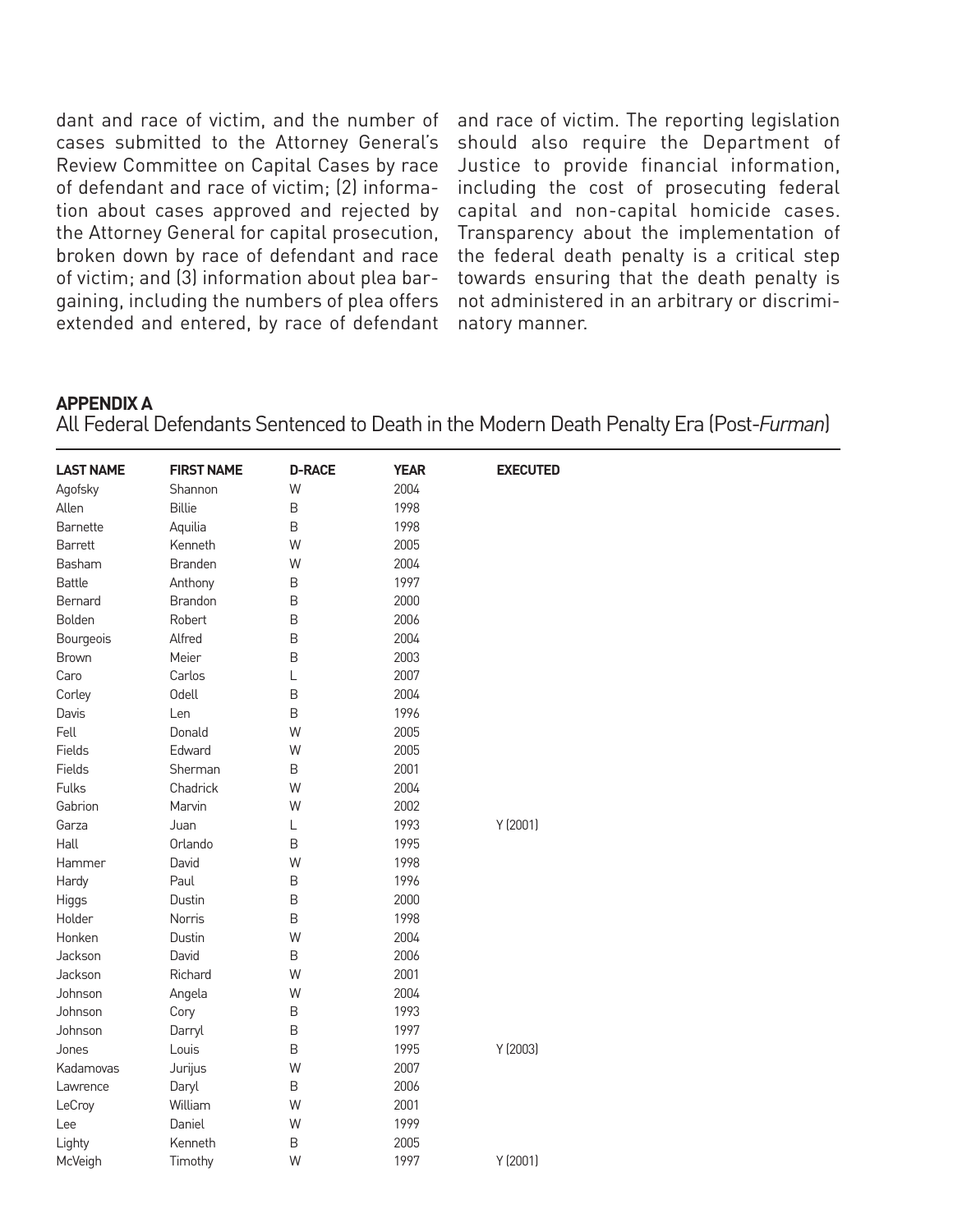| Mikhel       | louri        | W | 2007 |
|--------------|--------------|---|------|
| <b>Mikos</b> | Ronald       | W | 2005 |
| Mitchell     | Lezmond      | N | 2003 |
| Nelson       | Keith        | W | 2001 |
| Ortiz        | Arboleda     | L | 2000 |
| Paul         | Jeffrey      | W | 1997 |
| Purkey       | Wesley       | W | 1998 |
| Roane        | James        | B | 1993 |
| Robinson     | Julius       | B | 2002 |
| Rodriguez    | Alfonso      | L | 2006 |
| Sampson      | Gary         | W | 2003 |
| Sinisterra   | German       | L | 2000 |
| Stitt        | Richard      | B | 1998 |
| Tipton       | Richard      | B | 1993 |
| Vialva       | Christopher  | B | 2000 |
| Webster      | <b>Bruce</b> | B | 1996 |
| Wilson       | Ronell       | B | 2007 |

# Re-sentenced/Commuted to Life Sentence

| <b>LAST NAME</b> | <b>FIRST NAME</b> | <b>D-RACE</b> | <b>YEAR</b> |
|------------------|-------------------|---------------|-------------|
| Chandler         | David             | W             | 1991        |
| Chanthadara      | <b>Boutaem</b>    | А             | 1995        |
| <b>McCullah</b>  | John.             | W             | 1993        |

| <b>TOTAL</b>           | 54 |
|------------------------|----|
| <b>White</b>           | 21 |
| <b>Black</b>           | 27 |
| Asian                  | Ω  |
| <b>Native American</b> | 1  |
| Latino                 | 5  |
|                        |    |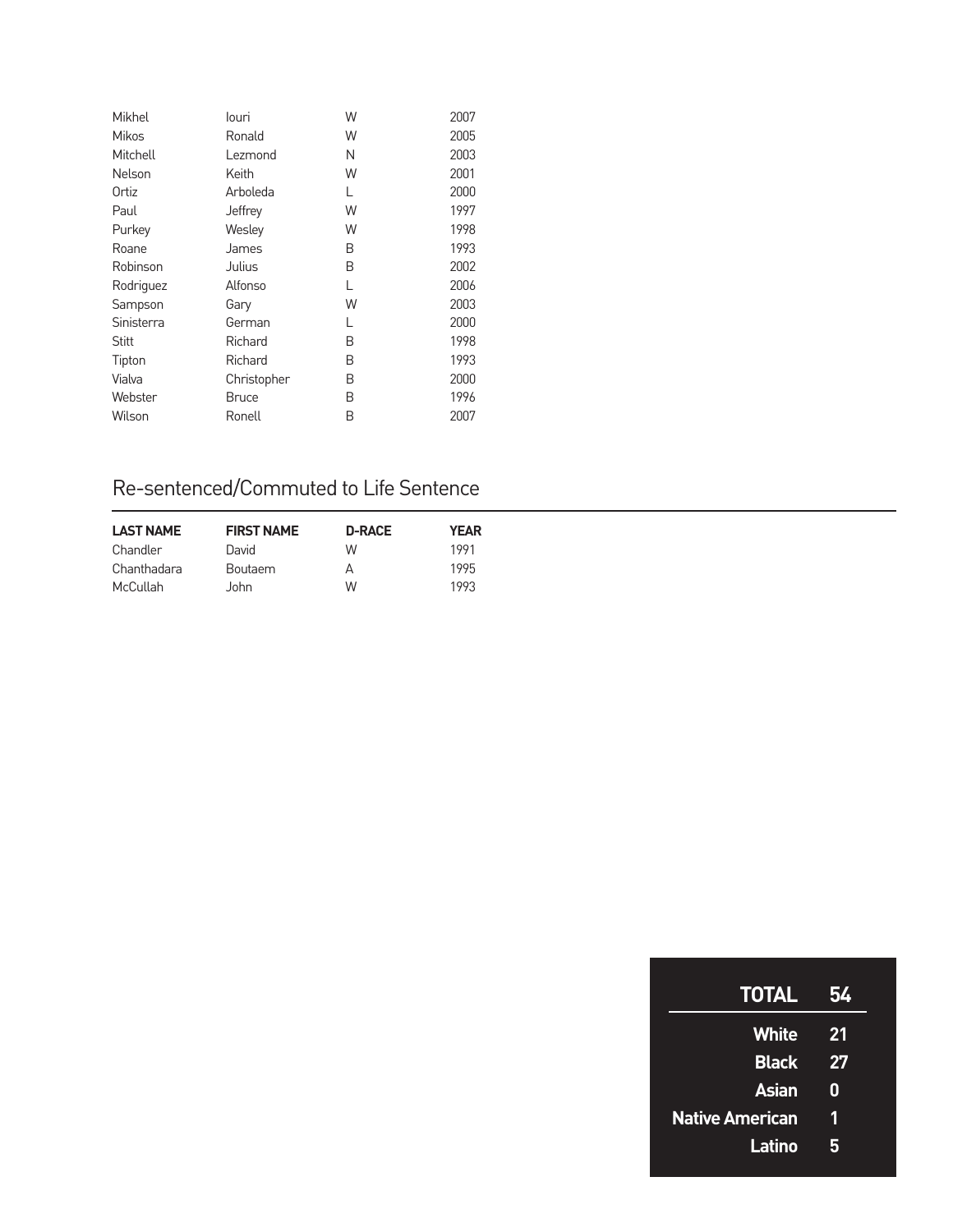### **APPENDIX B**

# Seek Rates by Attorney General and Race of the Victim

|                                                | <b>Considered (N)</b> | <b>Authorized (N)</b> | <b>Seek Rates</b> | <b>Seek Rate Difference</b> |  |
|------------------------------------------------|-----------------------|-----------------------|-------------------|-----------------------------|--|
| Janet Reno (1995-2000) <sup>33</sup>           |                       |                       |                   |                             |  |
| All Cases                                      | 600                   | 149                   | 24.83%            |                             |  |
| Cases $\geq$ 1 White Victim                    | 185                   | 66                    | 35.68%            | 15.68%                      |  |
| Cases with no White Victim                     | 415                   | 83                    | 20.00%            |                             |  |
| John Ashcroft (2001-2005) <sup>34</sup>        |                       |                       |                   |                             |  |
| All Cases                                      | 623                   | 138                   | 22.15%            |                             |  |
| Cases $\geq$ 1 White Victim                    | 164                   | 52                    | 31.71%            | 12.97%                      |  |
| Cases with no White Victim                     | 459                   | 86                    | 18.74%            |                             |  |
| Alberto Gonzales (2005- present) <sup>35</sup> |                       |                       |                   |                             |  |
| All Cases                                      | 328                   | 71                    | 21.65%            |                             |  |
| Cases $\geq 1$ White Victim                    | 67                    | 28                    | 41.79%            | 25.31%                      |  |
| Cases with no White Victim                     | 261                   | 43                    | 16.48%            |                             |  |



- Seek Rates At Least 0 ne W hite Victim  $\overline{\phantom{a}}$
- $\blacksquare$ Seek Rates No W hite Victim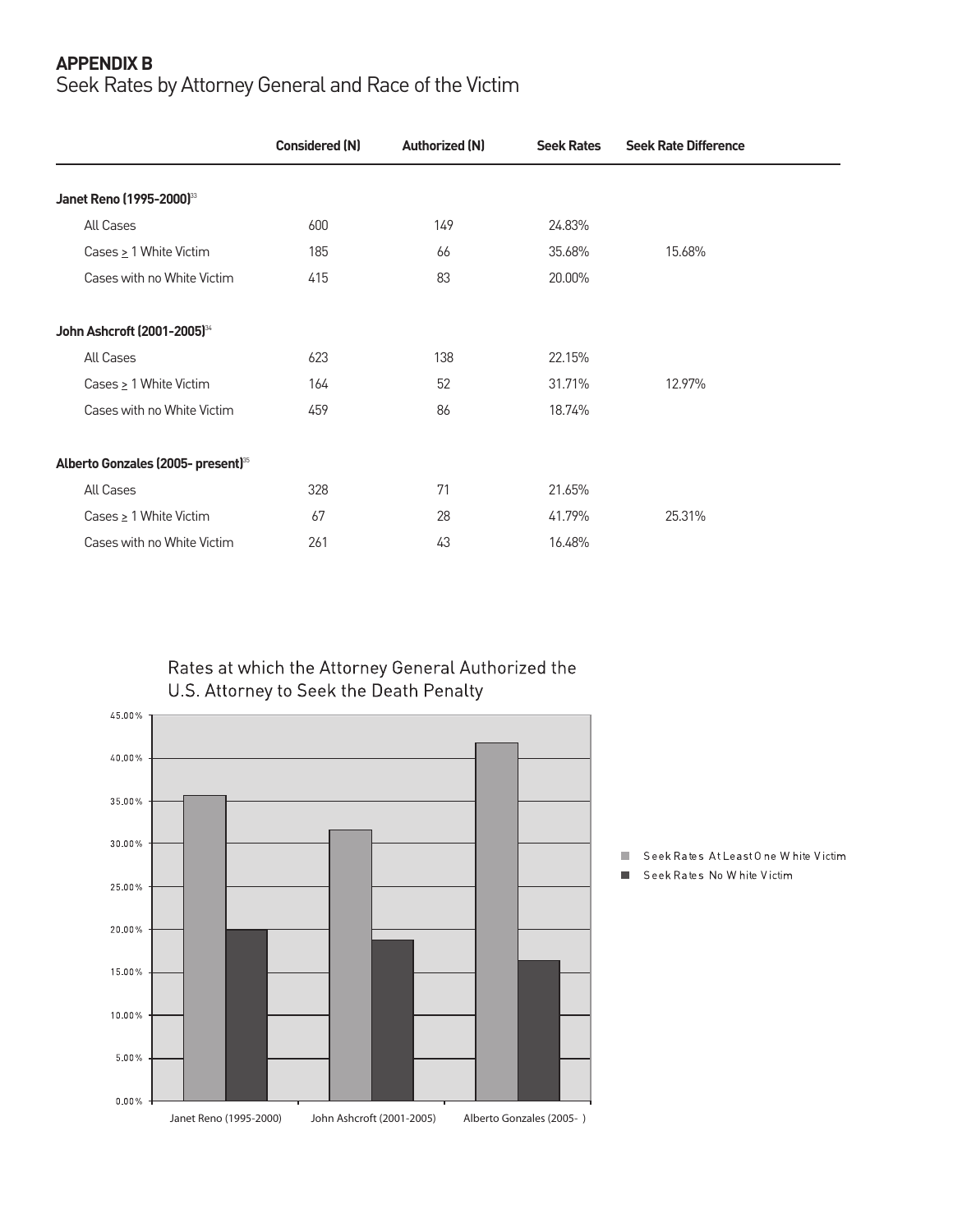# ENDNOTES

<sup>1</sup> In Furman v. Georgia, 408 U.S. 238, 241 (1972), the Supreme Court held the Georgia statutory death penalty unconstitutional. Four years later, in 1976, the Court upheld the constitutionality of Georgia's substantially revised statute. Gregg v. Georgia, 428 U.S. 153, 187 (1976). The "modern death penalty era" is used throughout this paper to refer to those cases prosecuted after Furman under revised death penalty statutes.

<sup>2</sup> See United States v. Quinones, 205 F. Supp. 2d 256, 266 n.13 (S.D.N.Y. 2002), rev'd on other grounds, 313 F.3d 49 (2d Cir. 2002) ("[A]s the government concedes, at least one of the 31 federal death row inmates, David Ronald Chandler, had a colorable claim of actual innocence, but his sentence was commuted by President Clinton ... [and] seemingly prompted by serious doubts about Chandler's quilt[.]")

<sup>3</sup> See Marcia Coyle, Federal Death Penalty Stalls, NAT'L L. J. (April 30, 2007) ("There is no question that the Bush administration has been more aggressive than prior administrations in pursuing federal death sentences. And there is no question that the federal death row has been growing because of that effort even as state death rows decline.")

<sup>4</sup> See Death Penalty Information Center (DPIC), Federal Death Row Prisoners (April 11, 2007), available at http://www.deathpenaltyinfo.org/ article.php?scid=29&did=193 [hereinafter DPIC]; see also, Roane v. Gonzales, No. 1:05-CV-2337 (RWR) (D.D.C. Feb. 27, 2006) (order granting motion for preliminary injunction barring execution of James Roane, Jr., Richard Tipton, and Cory Johnson).

<sup>5</sup> See DPIC supra, note 4; Roane v. Gonzales, Case No. 1:05-CV-2337 (RWR) (D.D.C. Feb. 21, 2007) (order granting motion for preliminary injection barring execution of Bruce Webster).

<sup>6</sup> Roane v. Gonzales, No. 1:05-CV-2337 (RWR) (D.D.C. June 11, 2007) (order granting motion for preliminary injunction barring scheduling of execution dates for Anthony Battle and Orlando Hall)

<sup>7</sup> See DPIC, supra note 4.

<sup>8</sup> See U.S. Dept. of Justice, The Federal Death Penalty System, A Statistical Survey, 34-35 (September 12, 2000) available at http://www.usdoj.gov/dag/pubdoc/dpsurvey.html.

<sup>9</sup> Attorney General Janet Reno established the Death Penalty Review Committee in 1995. See Rory K. Little, The Federal Death Penalty: History and Some Thoughts About the Department of Justice's Role, 26 FORDHAM URB. L.J. 347, 409-410 (1999). U.S. Attorneys submit cases which they have charged as capital-eligible crimes to the Review Committee, which in turn makes advisory recommendations to the Attorney General about whether the government should seek the death penalty. The Attorney General appoints the Committee members, usually senior attorneys within the Department of Justice. Id.

<sup>10</sup> See id. at 487 (quoting Kenneth Culp Davis, "the power to be lenient is the power to discriminate").

<sup>11</sup> See U.S. Department of Justice, The Federal Death Penalty System: Supplementary Data, Analysis and Revised Protocols for Capital Case Review, 14-15 (June 6, 2001) (hereinafter DOJ 2001 report) available at http://www.usdoj.gov/dag/pubdoc/deathpenaltystudy.htm.

 $12$  *ld: supra* note 8.

<sup>13</sup> See, e.g., Stephanie Hindson, Hillary Potter, Michael Radelet, Race, Gender, Region and Death Sentencing In Colorado 1980-1999, 77 U. COLO. L. REV. 549, 549 (finding that the death penalty is sought at significantly higher rates for White victims than Black victims); Michael J. Songer, Isaac Unah, The Effect of Race, Gender, and Location on Prosecutorial Decisions to Seek the Death Penalty in South Carolina, 58 S.C. L. REV. 161, 188 (2006) (finding that prosecutors in South Carolina were 3.5 times more likely to seek the death penalty if the victim was White and the defendant Black than in any other combination, a statistically significant finding); Isaac Unah and John Charles Boger, Preliminary Report of the Findings of the North Carolina Death Penalty Study 2001 (2001), available at http://www.unc.edu/~iunah/prelim\_rpt\_nc\_dpp.pdf (concluding that the race of the victim was statistically significant in predicting who will receive the death sentence in North Carolina); U.S. General Accounting Office, Death Penalty Sentencing: Research Indicates Pattern of Racial Disparateness (1990) (GAO report concluding that race of the victim was "found to influence the likelihood of being charged with capital murder or receiving the death penalty" and noting that this "finding was remarkably consistent across data sets, states, data collection methods, and analytic techniques."); see also David C. Baldus, George Woodworth, Race Discrimination in the Administration of the Death Penalty: An Overview of the Empirical Evidence with Special Emphasis on the Post-1990 Research, 41 No. 2 Crim. L. Bull. 6 (April 2005) (reviewing studies, including the Baldus study of Georgia discussed in McKleskey v. Kemp, 481 U.S. 279 (1987)).

<sup>14</sup> Failure to submit cases for consideration may mask additional racial disparities by removing from scrutiny the potentially discriminatory decisions by United States Attorneys whether to charge a particular case with a federal, death-eligible crime.

<sup>15</sup> The Attorney General's Review Committee first reviews submitted cases, but its recommendations are not binding on the Attorney General's decision. See Rory, supra note 9, at 409-410.

<sup>16</sup> Scholars sometimes refer to the rate at which the Attorney General authorizes cases as the "seek rate." For example, if an Attorney General reviewed 100 cases and authorized 50 cases, that would constitute a 50% seek rate.

<sup>17</sup> See Appendix B.

<sup>18</sup> Attorney General Reno authorized the death penalty in 66 of the 185 cases with White victims, a seek rate of 36%, compared with 83 of the 415 cases with no White victim, a seek rate of 20%. This difference in the seek rates is 16% and is statistically significant. See Appendix B.

<sup>19</sup> In 2006, the RAND Corporation released a study of the federal death penalty in which it concluded that the observed racial disparities disappear after adjusting for case characteristics, including aggravating factors. See Stephen Klein, Richard Berk, & Laura Hickman, Race and the Decision to Seek the Death Penalty in Federal Cases, at iii, xvii (2006), available at www.ncjrs.gov/pdffiles1/nij/grants/214730.pdf. This study was limited to cases during Attorney General Janet Reno's term, and its methodology has been heavily criticized. See, e.g., Professor David Baldus, Review of 'Race and the Decision to Seek the Death Penalty in Federal Cases,' submitted February 19, 2006 (criticizing, inter alia, the study's methodology for analyzing race). See also Stephen B. Bright, et al., The Death Penalty in the Twenty-First Century, 45 AM. U. L. REV. 239, 341 (1995) (GAO statistician Dr. Harriet Ganson explaining that the conclusion by lead researcher Steven Klein that no disparities were observed in a similar study of California's death row was inconsistent with the data).